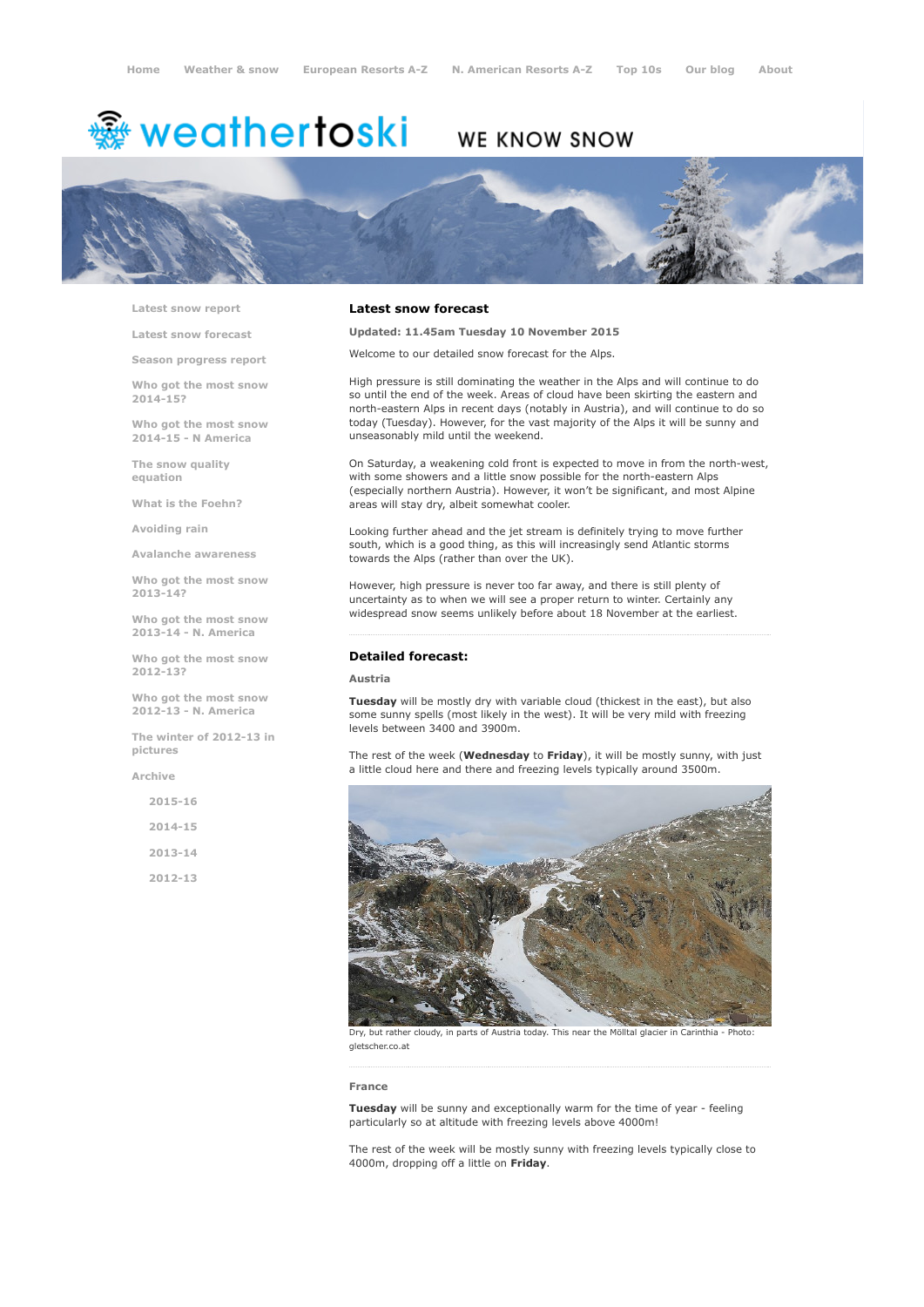

Got a burning question about weather or snow conditions in the Alps? [Contact](http://www.weathertoski.co.uk/about-1/contact-us/) us and we'll do our best to answer it...

# E: [info@weathertoski.co.uk](mailto:fraser@weathertoski.co.uk)

T: +44 (0)20 3151 3154



View from the Grande Motte Glacier above Tignes today Photo: tignes.net

#### Italy

Some eastern Italian resorts will see a little cloud today (Tuesday) otherwise there will be plenty of sunshine with freezing levels close to 4000m.

The rest of the week (Wednesday to Friday) is expected to be mostly sunny and exceptionally mild, with freezing levels between 3600m and 4000m.



Wall to wall sunshine in the Monte Rosa region today, as there will be for much of this week - Photo monterosa-ski.com

#### Switzerland

Tuesday will be mostly sunny and very warm for the time of year, with freezing levels above 4000m for a time in the west.

The rest of the week will remain mostly sunny with freezing levels not far off 4000m, though dropping somewhat on Friday.



View from the bottom of Saas-Fee's summer ski area - Photo: saas-fee.ch

# Outlook:

Over the weekend a cold front is expected to bring a few showers to the northeastern Alps (mostly in Austria), with a little snow possible to 1200m. However, it is not expected to amount to very much and most of the Alps will stay dry.

Thereafter, there is lots of uncertainty. There are hints of a pattern change, but it is still unclear whether we will see anything like a proper return to winter in the near future.